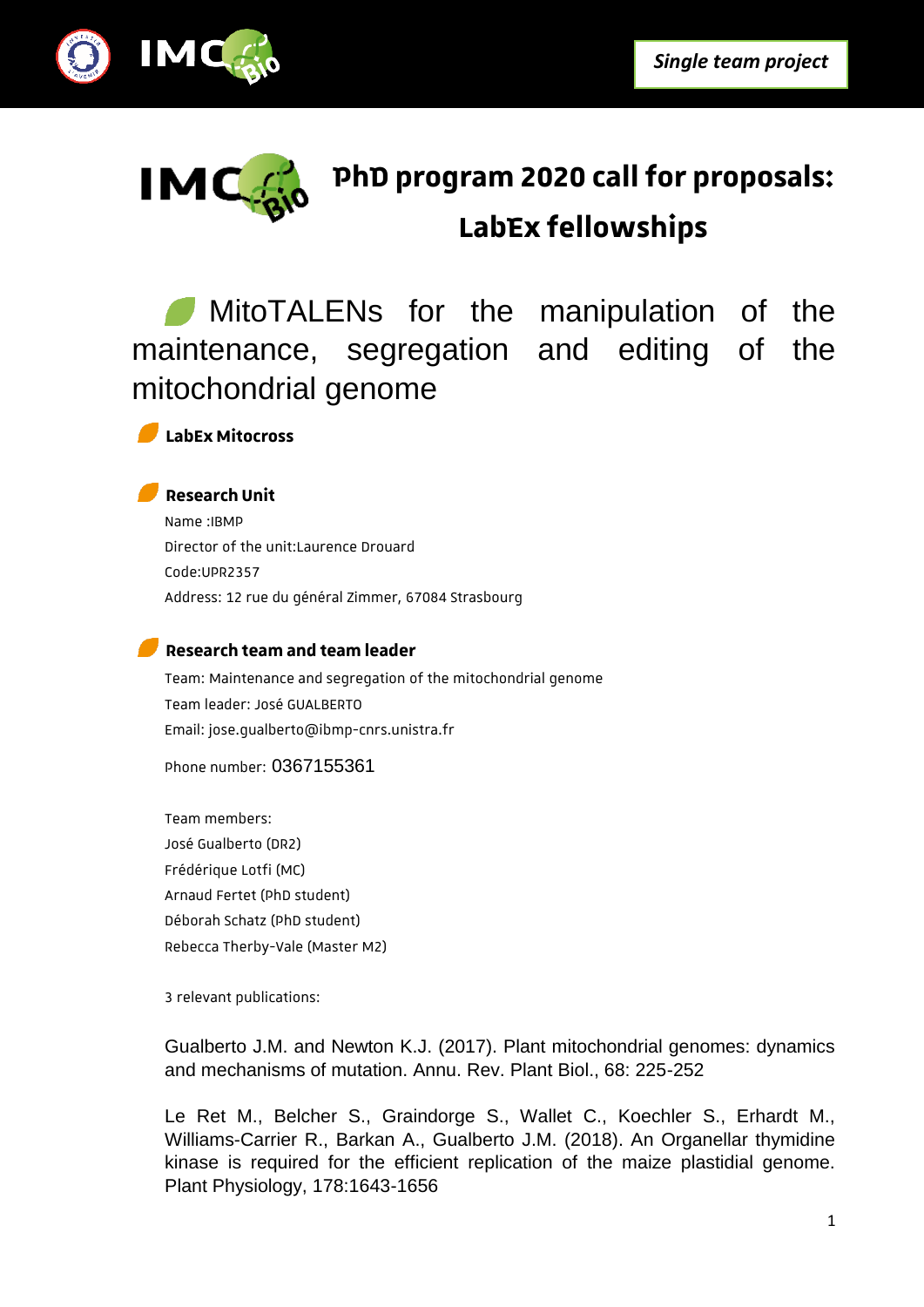

Chevigny, N.; Nadiras, C.; Raynaud, C.; Le Ret, M.; Bichara, M.; Erhardt, M.; Dietrich, A.; Gualberto, J.M. (2019). RADA is the main branch migration factor in plant mitochondrial recombination and its defect leads to mtDNA instability and cell cycle arrest. bioRxiv, doi:10.1101/856716.

Number of PhDs in progress: 2 (starting date) Arnaud Fertet (Janvier 2017). Défense prevue Avril 2020 Déborah Schatz (Octobre 2018). Défense prévue 2021

#### **PhD supervisors**

PhD director:José Gualberto Email: jose.gualberto@ibmp-cnrs.unistra.fr Phone number: 0367155361 Website: http://www.ibmp.cnrs.fr/teams/maintenance-and-segregation-of-themitochondrial-genome/?lang=en

## **PhD subject**

Title: MitoTALENs for the manipulation of the maintenance, segregation and editing of the mitochondrial genome

Description: about 200 word

The mitochondrial genomes of (mtDNA) of higher plants are very large, and constituted by a complex array of subgenomes that are interconvertible by recombination. However, the recombination activities and their roles in the repair and segregation of the plant mtDNA are still not well understood, mainly because of the lack of tools to manipulate this genome. Such tools could be used to generate cytoplasmic genetic variability for the development of new plant varieties of agronomic interest, because of the maternal segregation of the interesting traits.

Recently it has been shown that it is possible to introduce specific breaks in the plant mtDNA, using TALEN endonucleases carrying a mitochondrial targeting sequence. In collaboration with the japanese group expert in the approach we want to study in the Arabidopsis model plant how specific double-strand breaks induced by these "MitoTALEN" are repaired, in wild plants and in mutant lines deficient in recombination factors. We also want to exploit MitoTALENs as tools for the selective inhibition of the replication of specific mtDNA subgenomes, and thus direct the preferential segregation of specific mitotypes. Other approaches combining mitoTALEN fused to editing factors (cytidine deaminases) will be also exploited as tools for the direct mutagenesis of mitochondrial genes.